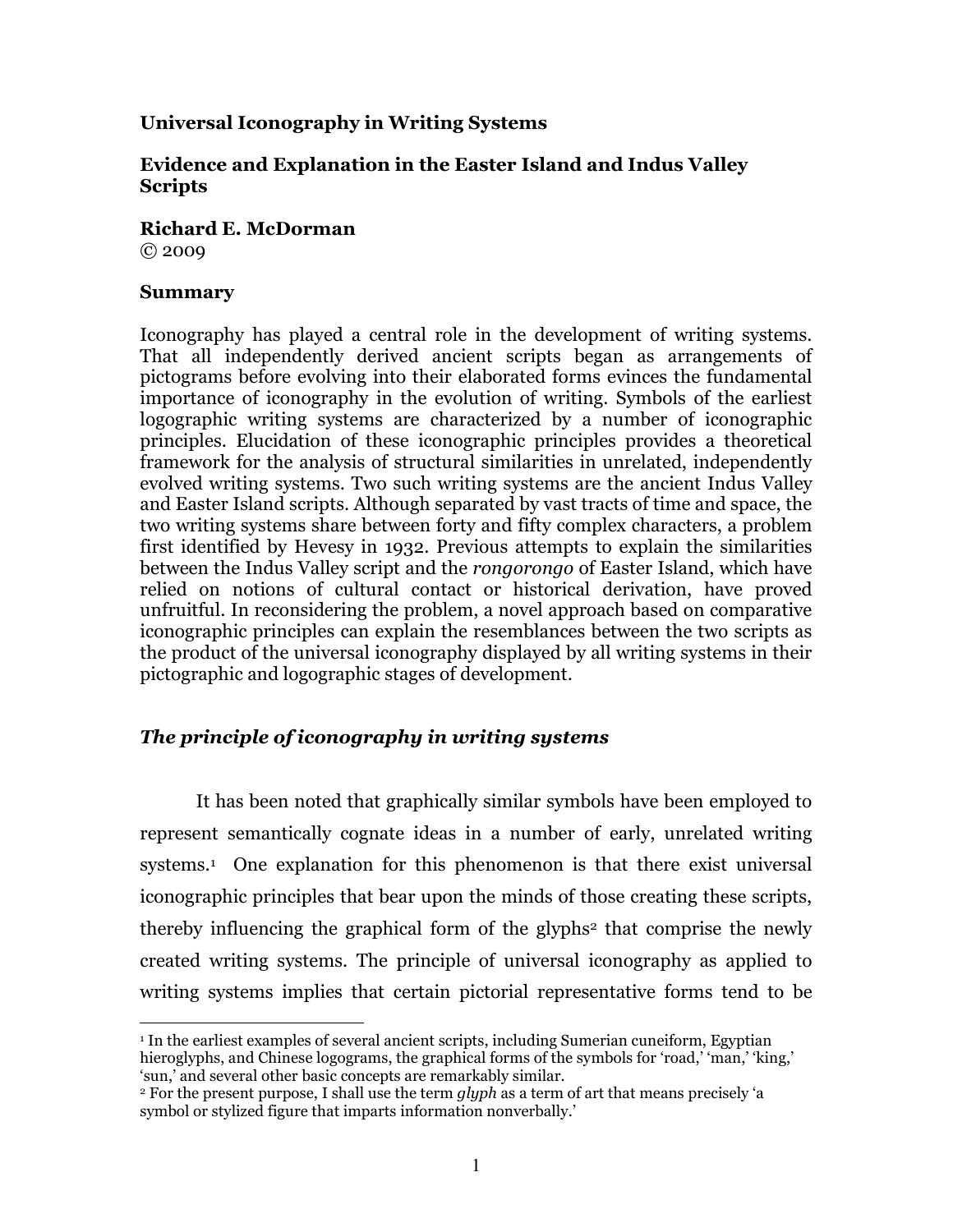associated with semantically similar ideas irrespective of cultural or societal factors. A result of this principle is that many early logographic writing systems possess structurally similar signs, often representing semantically related referents.

It has been suggested that many early scripts are comprised of signs that appear structurally similar because people develop writing primarily for recording common things like jars, animals, and grain. However, this explanation merely makes an observation regarding the common purpose of writing in general and lacks the explanatory power to account for why the symbols created for recording common things like jars, animals, and grain frequently appear so graphically similar in scripts constructed by culturally disparate and geographically distant peoples. In order to account for these well-documented similarities among early writing systems, I shall argue that universal iconographic principles motivate us to associate certain physical forms and shapes with correlated objects and ideas. I shall further propose that a finite number of distinct symbolic forms exist from which we may choose in fashioning any representative graphical construct, particularly writing systems, which demand economy in order to be useful. These principles support the existence of a universal icon set3 from which we select forms and shapes when constructing writing systems.

The existence of a universal icon set explains why many ancient scripts used glyphs of similar form to represent related semantic concepts. For example, in constructing a writing system, the creator who wished to symbolize the word 'jar' would likely choose from among the possible forms in the icon set a shape or arrangement of simpler shapes that most closely resembled the 'correct' form of the jar in his or her reckoning. Meanwhile, the creator of an unrelated writing system would also select shapes from the icon set to represent his or her

<sup>&</sup>lt;sup>3</sup> In proposing the concept of an *icon set*, I am suggesting the existence of a *universal* mental collection comprised of a finite number of shapes, forms, and patterns of arrangement, the existence of which imposes a limit on the number of different graphical shapes and forms that may be exploited in creating writing systems.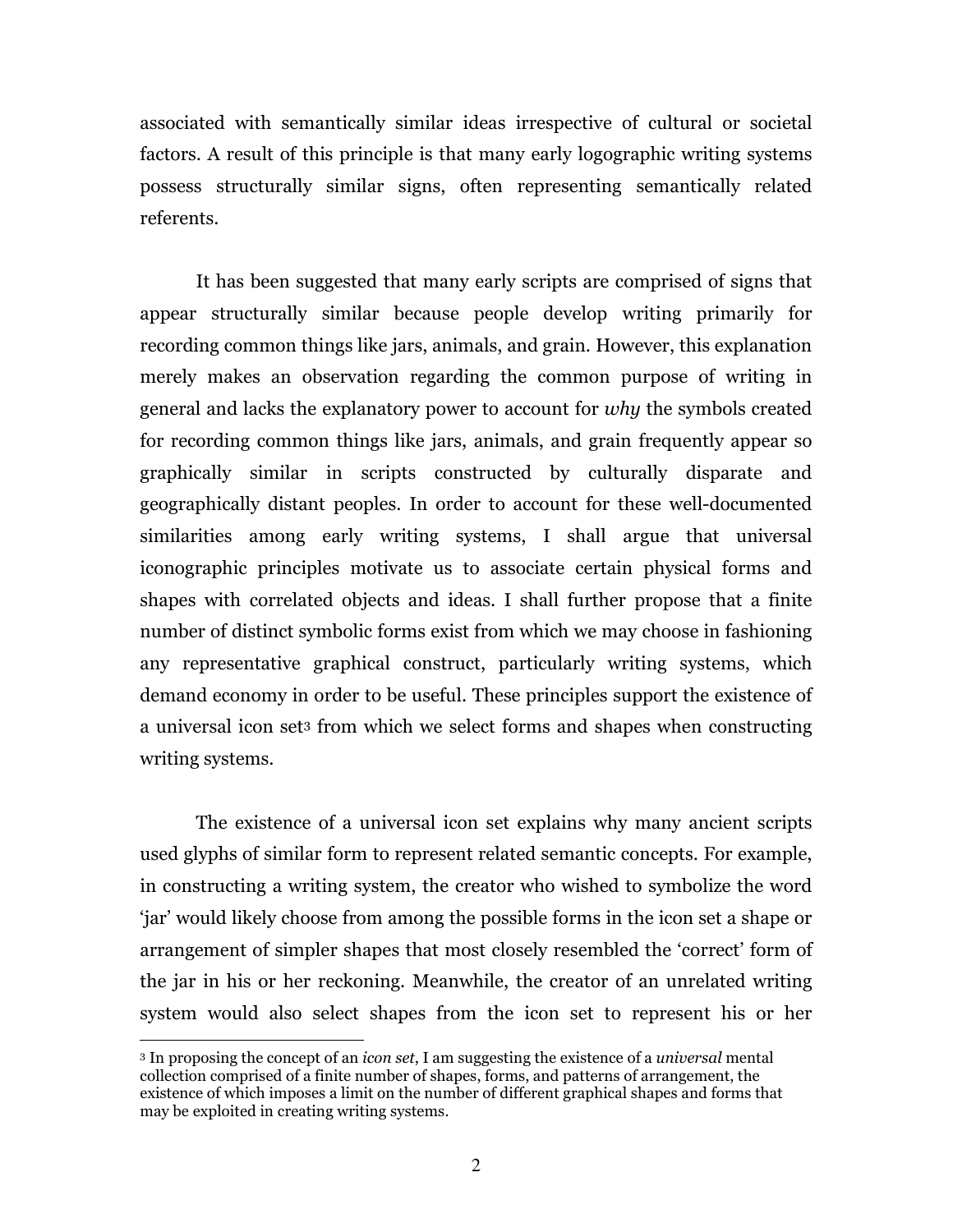conception of the proper shape of a jar in fashioning the corresponding glyph. While the first scribe's fabrication of the 'jar' glyph may not be structurally identical to that of the second scribe, it is likely that the glyphs will possess enough common features to be recognizably alike.4 Because the number of available shapes and arrangements of forms is limited due to the finite nature of the icon set, there are a restricted number of candidate forms that will appear sufficiently similar to the object being represented in order to be practically useful in the script.

Understanding the iconographic principles at work in writing systems is a worthwhile desideratum of humanistic inquiry, as comprehending the mechanics of graphical structure and the relationships between form and meaning seen in naturally evolved scripts will provide valuable insight into human nature. I shall utilize the concepts of universal iconography in writing systems and the icon set to help account for the similarities noted between the ancient scripts of the Indus Valley civilization5 and Easter Island, which developed independently of each other without any known contact or common influencing agent, and which remain undeciphered. From a dissident point of view, the similarities between the Indus Valley and Easter Island scripts could be construed as evidence in support of the idea of a universal iconography in writing systems. In either case, however, the issue remains the same: if universal iconographic principles apply to the natural development of writing systems, then the similarities between the Indus Valley and Easter Island scripts may be (at least partially) explained as a product of the limited number and variety of graphical forms and patterns of arrangement that may be called upon in the construction of writing systems.

<sup>4</sup> When comparing the forms of glyphs for the same semantic concept in unrelated writing systems, the more abstract the object or concept being represented, the more likely it is that the two glyphs will be dissimilar in appearance, as each creator's conception of the 'appropriate' glyph is less grounded in physical similarity to and attempted reproduction in form of the semantic object. Nevertheless, because the number of possible forms is limited, there is still a probability that the two glyphs will share some common structural features and hence a degree of recognizable similarity.

<sup>5</sup> That is, the Harappan civilization that flourished in the Indus River valley between c. 2550-1900 B.C.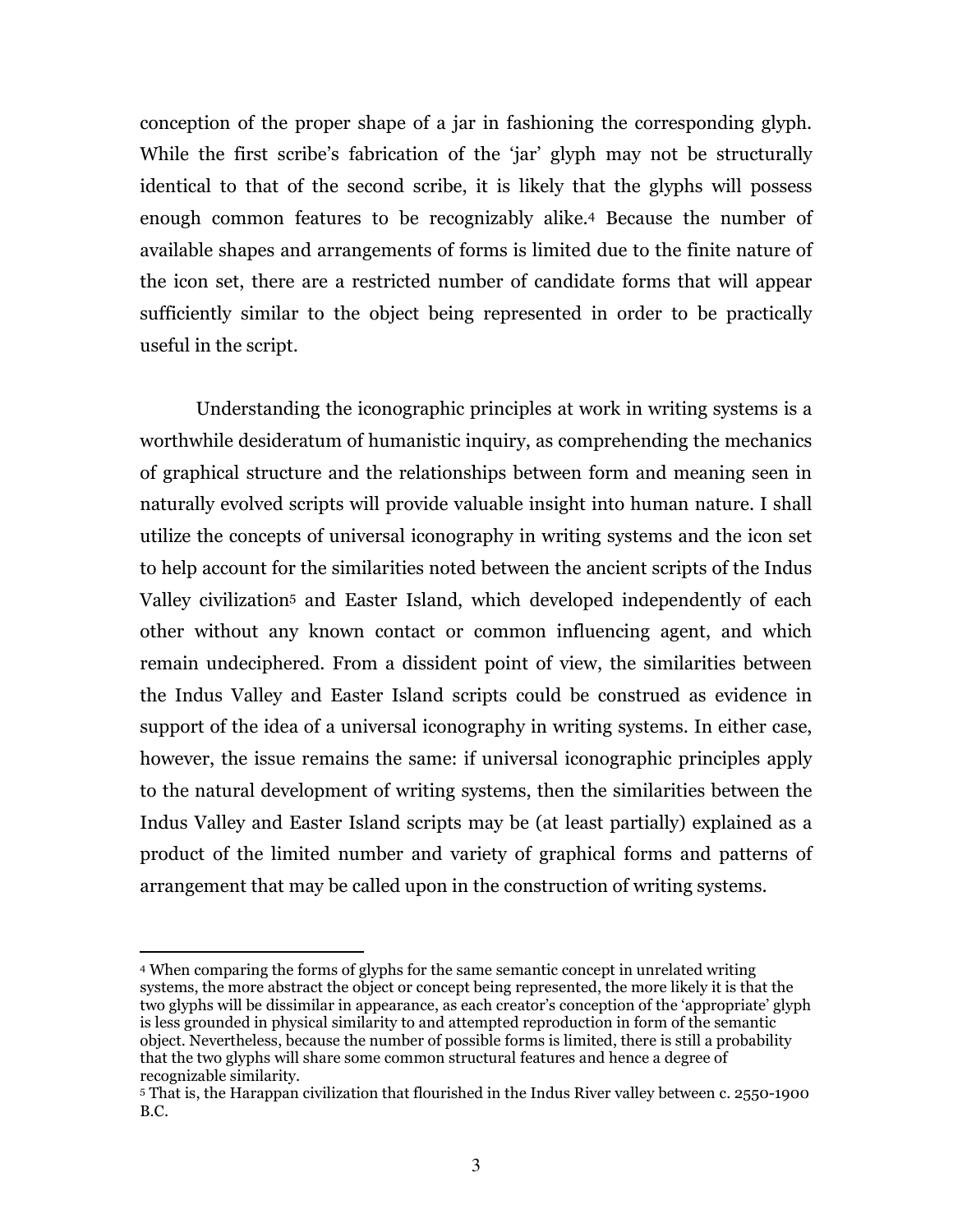#### The nature of writing systems

 $\overline{a}$ 

 There is considerable controversy surrounding the origin of writing, which has been and still remains a hotly debated topic in philological circles. Experts in ancient Near Eastern civilization regularly aver that Sumerian is "older than the oldest other scripts, and that it is the only script for which we have evidence about its origins" (Sampson 1985:46).6 These facts have led some scholars to suggest that all writing systems ultimately are related to one another, with the early Sumerian script being the progenitor of all subsequent writing systems. Proponents of the monogenetic hypothesis emphasize the similarities among early scripts. Moreover, Gelb has argued "all Oriental systems outside of Sumerian came into existence in periods of strong cultural influence from abroad" (Gelb 1952:218-220).

I find it unlikely that writing was invented only once during the history of mankind.7 In addition to the weaknesses of the monogenetic hypothesis, the historical and geographical distribution of structurally diverse writing systems militates to the view that writing was invented independently in several areas of the world. Proponents of the monogenetic view of writing exaggerate the similarities among early scripts and too quickly dismiss scripts that do not fit into their narrow conception of fully developed writing.8 The greater weight of the evidence found in the archaeological record indicates that writing was invented independently at least three times, in Mesopotamia, China, and Central America. Moreover, it is possible that writing originated free from foreign influence in

<sup>6</sup> Archaeological evidence of the Sumerian script in its incipient form may date to as early as 3700 B.C.

<sup>7</sup> That is, the idea of writing and the fashioning of a novel script uninspired by contact with others. This term is to be contrasted with 'writing system,' which does not imply the inspiration of the idea of writing but rather refers to the written script, which records spoken language using a system of visual marks on a surface.

<sup>&</sup>lt;sup>8</sup> For instance, Gelb refuses to consider systems that would tend to repudiate his claims, denying that the undeciphered Central American inscriptions, including Mayan hieroglyphs, constitute writing in the full sense (Gelb 1952: 61).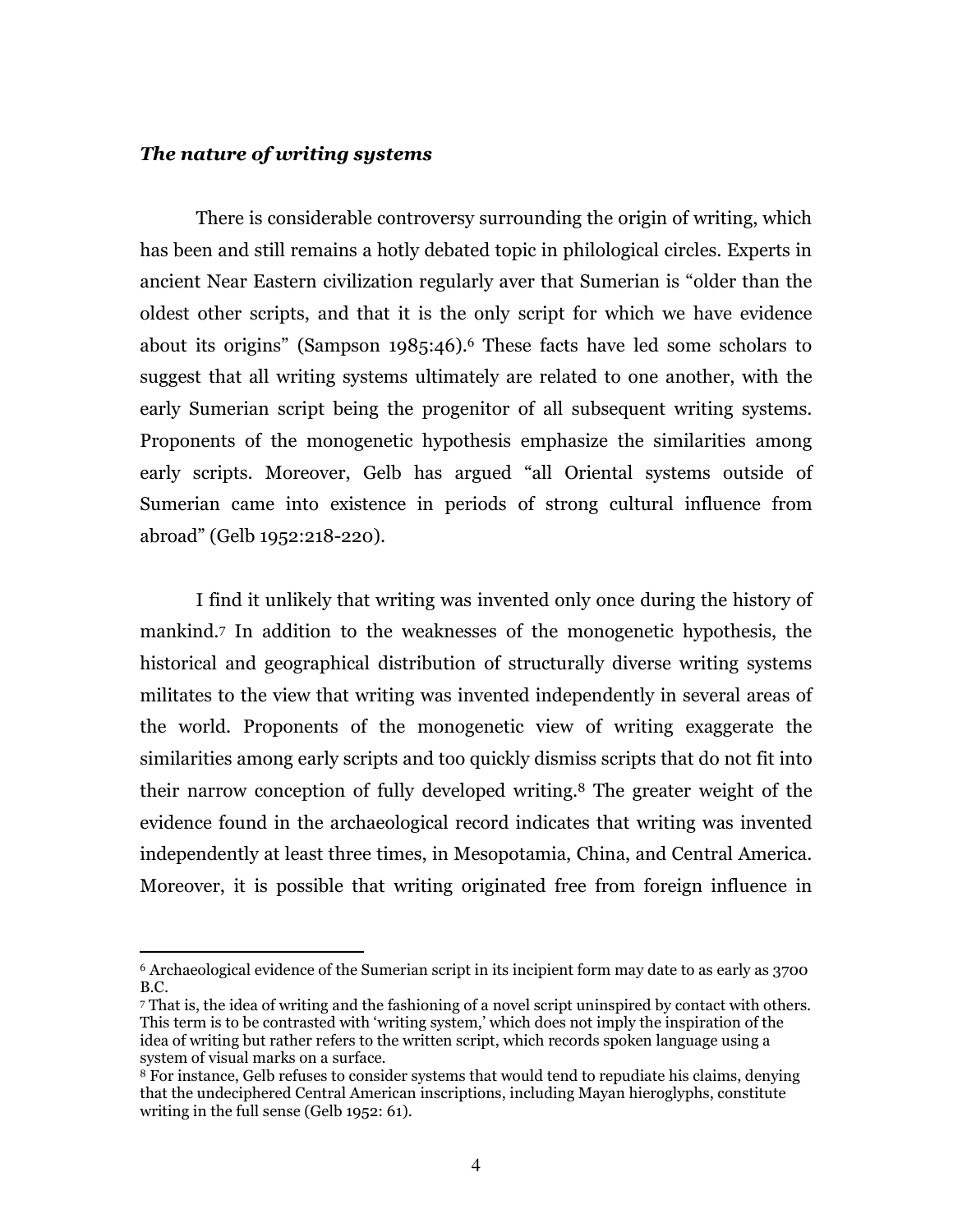Crete, Elam, Easter Island, and the Indus Valley.9 In addition, the origin of Egyptian writing is unclear; while some scholars contend that Egypt borrowed both the idea and form of writing from Sumer, no definitive archaeological or historical evidence proves this to be the case.<sup>10</sup> The unique structure of Egyptian hieroglyphs, which were in use as early as 3400 B.C., suggests a development independent of Mesopotamian influence. Thus, as writing likely was invented independently in several areas of the world, the similarities noted among several early writing systems cannot be accounted for by common origin or superstratal influence.

It has often been claimed that writing is the "essential distinguishing feature of urban life" (Sampson 1985:45). This argument is supported by the fact that, as far as is known, writing has been independently invented exclusively in urban societies. Early scripts typically were created for official purposes when the societies in which they were used achieved a level of advancement that required precise record keeping for their economic and administrative needs.11 For example, Denise Schmandt-Besserat has argued that Sumerian cuneiform developed from small clay 'tokens' of various simple geometrical shapes that were used for commercial purposes. Schmandt-Besserat believes that the Sumerians eventually abandoned the original system in favor of the simpler method of impressing the tokens onto a soft clay tablet; over time, the Sumerians innovated their mercantile system by inscribing the original shapes of the tokens onto the clay (Schmandt-Besserat 1989:27). According to the complex token theory of the origin of Sumerian writing, once the general principle of communicating by marks on clay was established, the Sumerian system evolved into a logographic

<sup>9</sup> The Indus Valley script may have been in use as early as 3500 B.C., while the earliest Minoan writing, Cretan hieroglyphs—the ancestor of the syllabic scripts Linear A and Linear B—dates from about 2000 B.C. *Rongorongo*, the indigenous script of Easter Island, was invented at the latest in the eighteenth century A.D. The Proto-Elamite script originated in 2900 B.C. in southwest Persia.

<sup>10</sup> For a thorough and well-reasoned apology of this view of the origin of Egyptian writing, see Fischer 2001:36-37.

<sup>&</sup>lt;sup>11</sup> As Marcel Cohen (1958:7-8) has pointed out, "[p]ractically everywhere, the first use of writing must have been for more or less official messages. The next use would have been commercial and legal: accounting and the drawing up of contracts…Chronicles or ritual texts only appear later. Writing designed for instruction or entertainment, later still."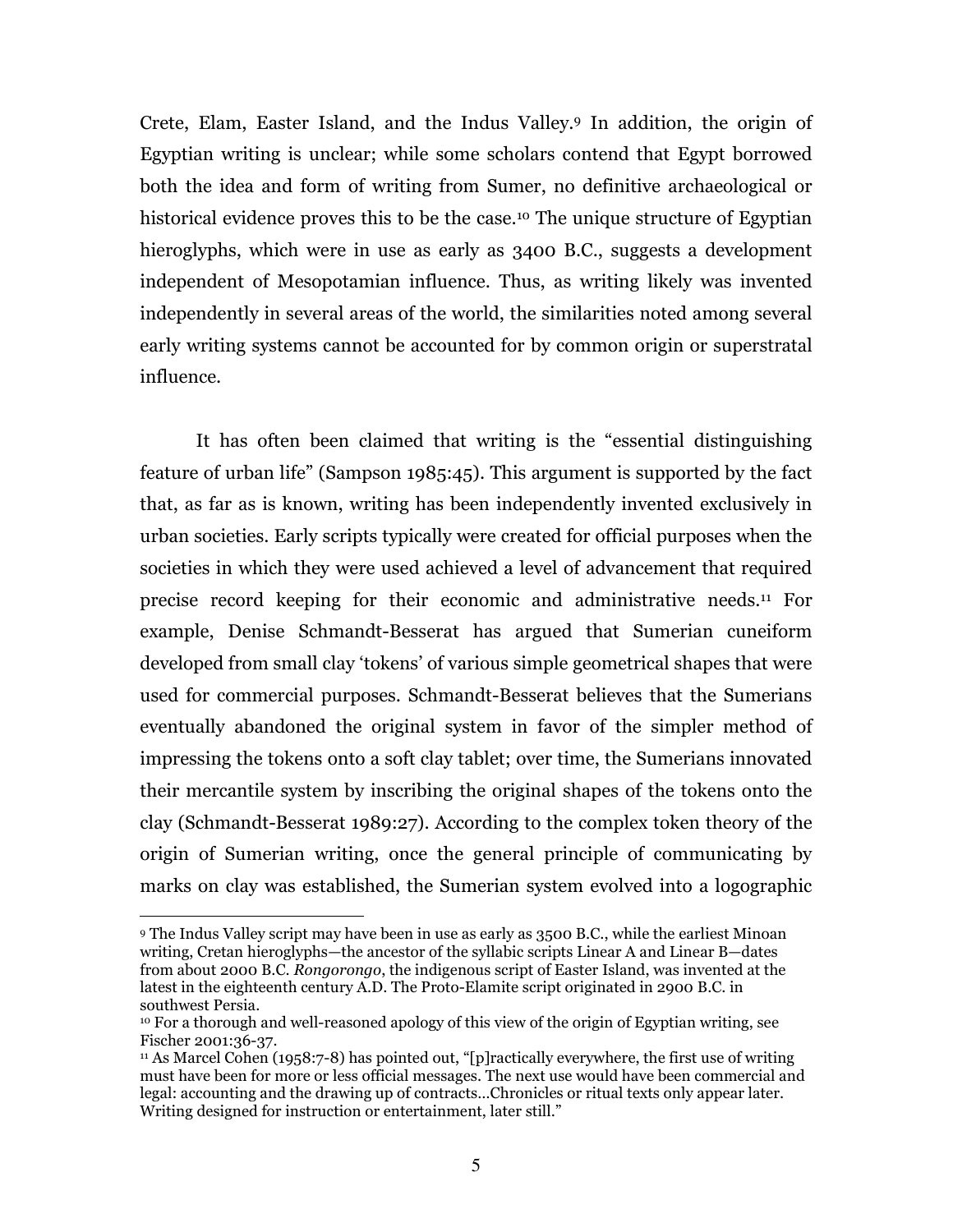form of writing. While this theory of the origin of writing is controversial, it is nevertheless illustrative of the general circumstances that motivate the invention of writing systems.

It is believed that all naturally evolved writing systems began as pictorial or mnemonic systems and then, over time, developed into scripts comprised of less motivated forms (Sampson 1985:59). This seems to be the case with all early, independently invented scripts; only writing systems that emerge as a result of contact with other literate societies fail to follow this general pattern.12 It was only over time that each of the world's first writing systems applied logographic, phonetic, and determinative principles to develop into mixed systems, the most prevalent form of writing.13 The rebus principle (from the Latin ablative plural of 'thing'), through which a representation of words in the form of pictures or symbols replaces purely phonetic or ideographic representations, developed first in Mesopotamia and then diffused to the Iranian Plateau, Indus Valley, and perhaps the Nile. In contrast to cuneiform, the Egyptian system innovated a number of logo-consonantal signs that represented only the phonetic value of the beginning consonant of the originally logographic glyph; this development turned out to be crucial to the history of writing, as it led to the first, and only, naturally evolved alphabetic writing system.<sup>14</sup>

The natural pattern of development in writing appears to be evolution from an incipiently ideographic or logographic system into a more-elaborated one involving phonetic and determinative principles. Implicit in the concept of

<sup>12</sup> A good example of this phenomenon is the relationship between the Egyptian and Meroitic scripts. While the Egyptian script began as a pictorial-ideographic system, the scribes of Meroë borrowed only the external forms of twenty-three Egyptian hieroglyphs and assigned a phonetic value to each, creating an alphabetic system completely devoid of any logographic characteristics. While the phonetic values of all twenty-three Meroitic characters have been determined, the Meroitic language remains undeciphered.

<sup>&</sup>lt;sup>13</sup> In this instance, *determinative* refers to the practice of using determinatives (or sign identifiers), auxiliary symbols added to the base glyph to impart phonetic or semantic content. <sup>14</sup> The Egyptian innovation of representing of a single consonantal phoneme with an originally logographic symbol eventually led to the formation of the Old Canaanite alphabet and its immediate descendent, the Phoenician alphabet, the world's first and only naturally evolved alphabetic writing system and the ancestor of the Latin alphabet.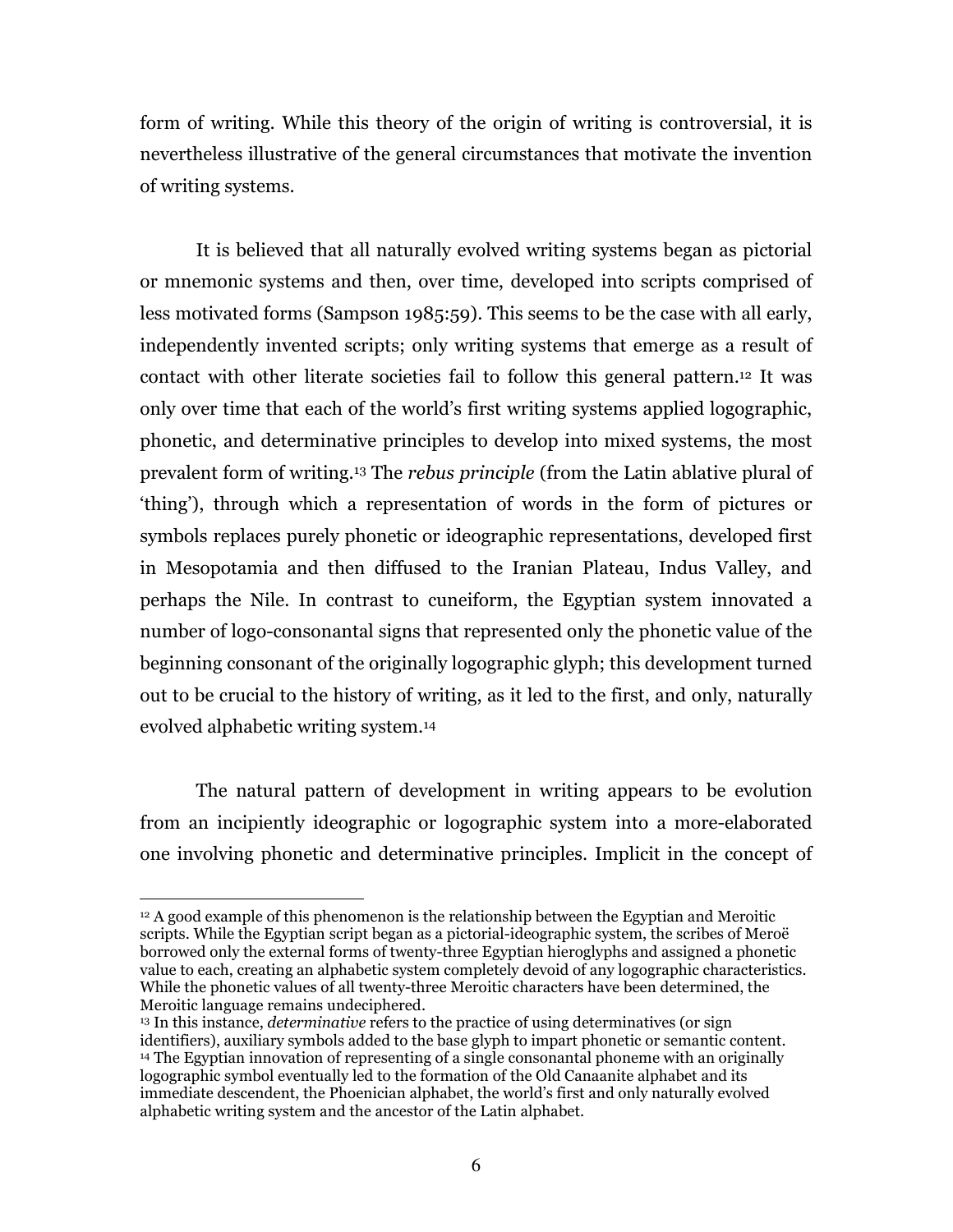logography is that written symbols have a natural iconographic, that is nonarbitrary, relationship to the object or idea being represented: the symbol bears a discernable resemblance to the referent. That all early scripts began as simple ideographic systems is persuasive evidence that there is a basic iconographic link between spoken and written language. That is, the overt relationship between the two forms of communication is, at least during its embryonic stage, fundamentally non-arbitrary and symbolically precise.15 As a result, the similar patterns of relationship between symbolic form and semantic referent seen in diverse early writing systems are significant and worth exploring.

#### Fundamental iconographic principles of early writing systems

 The pictography common to all early scripts is an important cornerstone in the theoretical argumentation of universal iconography in writing systems. That all writing began as pictograms makes evident the iconographic nature of writing as a concept; it must have seemed only natural to the first scribes that the symbols they selected to represent this or that object structurally resemble their referents. While this fact may at first appear to be a triviality, it is not. There is no inherent reason, independent of the idiosyncrasies of human nature, why the graphical form of a symbol should bear a visually obvious similarity to its object of reference. After all, few writing systems in use today retain any semblance of pictography in the forms of their characters.<sup>16</sup>

It has been noted that a number of glyphs representing semantically cognate concepts in several early logographic scripts appear strikingly similar. In Figure 1 below, characters from the early Sumerian (pre-cuneiform) logographic

<sup>15</sup> While this contention is true in a strict sense only as applied to literate societies, there is no reason to believe that the *principle* of iconography in writing systems should not be considered universal, particularly in view of the highly geographically and culturally diverse writing systems for which it appears to be valid.

<sup>16</sup> The only writing system in widespread use today with noticeable pictographic qualities is the Chinese script, which for apparently cultural reasons has resisted the otherwise universal tendency toward pictographic simplification in favor of phonetic and ideographic economy.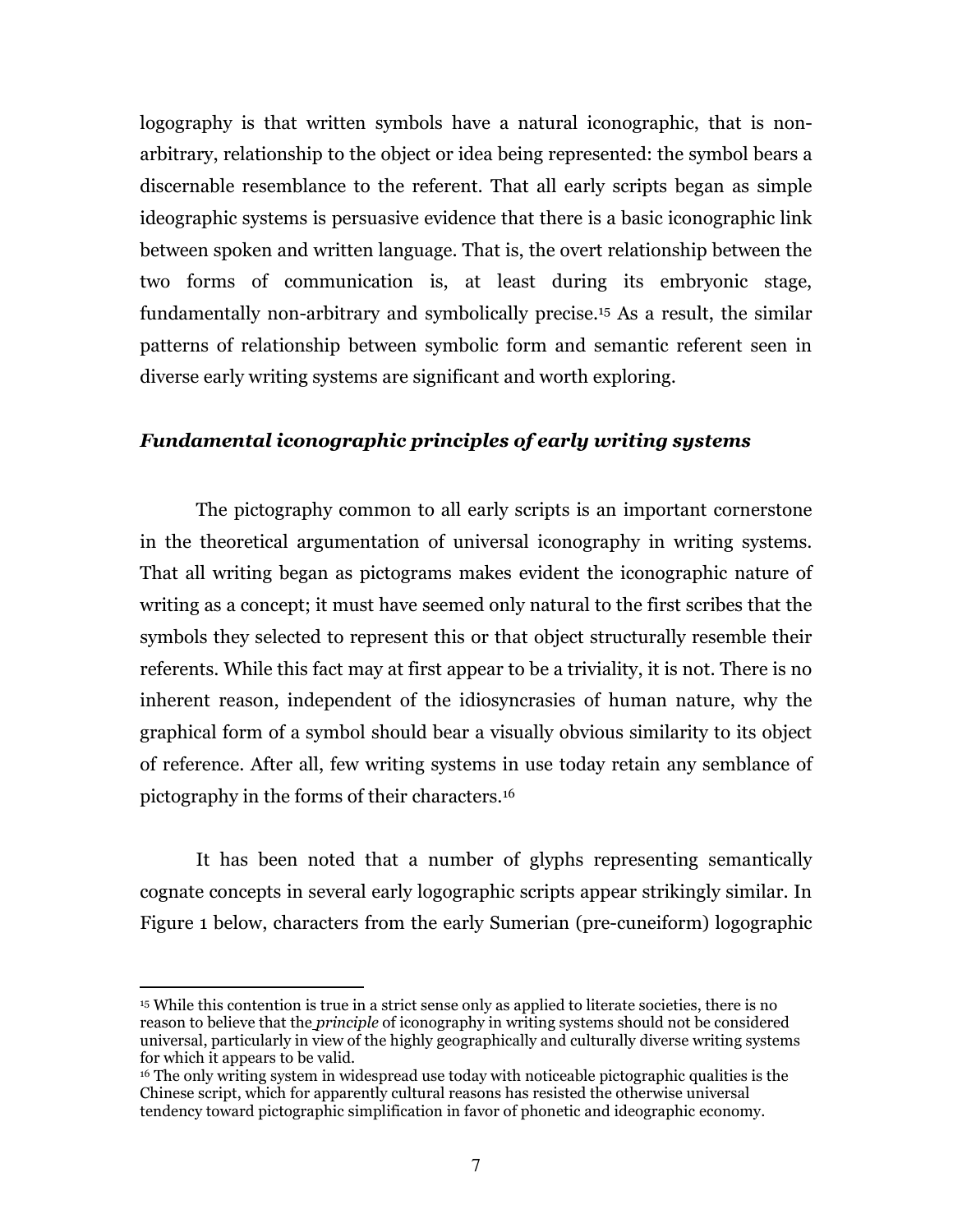script, Egyptian hieroglyphs, Hieroglyphic Hittite,<sup>17</sup> and Chinese are compared. Particularly noteworthy are the characters for 'deity,' 'road,' and 'water' in Sumerian and Chinese; the characters for 'wood' and 'ox' in Sumerian and Hieroglyphic Hittite; and the characters for 'king' in Hieroglyphic Hittite and Chinese.

Figure 1: Comparing characters in four unrelated writing systems. From Keith Schoville, Sign, Symbol, Script: An Exhibition on the Origins of Writing and the Alphabet (Madison: University of Wisconsin Press, 1984).

<sup>17</sup> The script known as Hieroglyphic Hittite, so named due to its superficial similarity to Egyptian hieroglyphs, was used in the city-states of Southern Anatolia and Northern Syria from c. 1000 B.C. to c. 700 B.C. The eventual decipherment of the script led to the conclusion that the language recorded by the script was not Hittite but Luvian, a closely related Indo-European language of the Anatolian subgroup. As a result, some scholars now refer to the script as Hieroglyphic Luvian.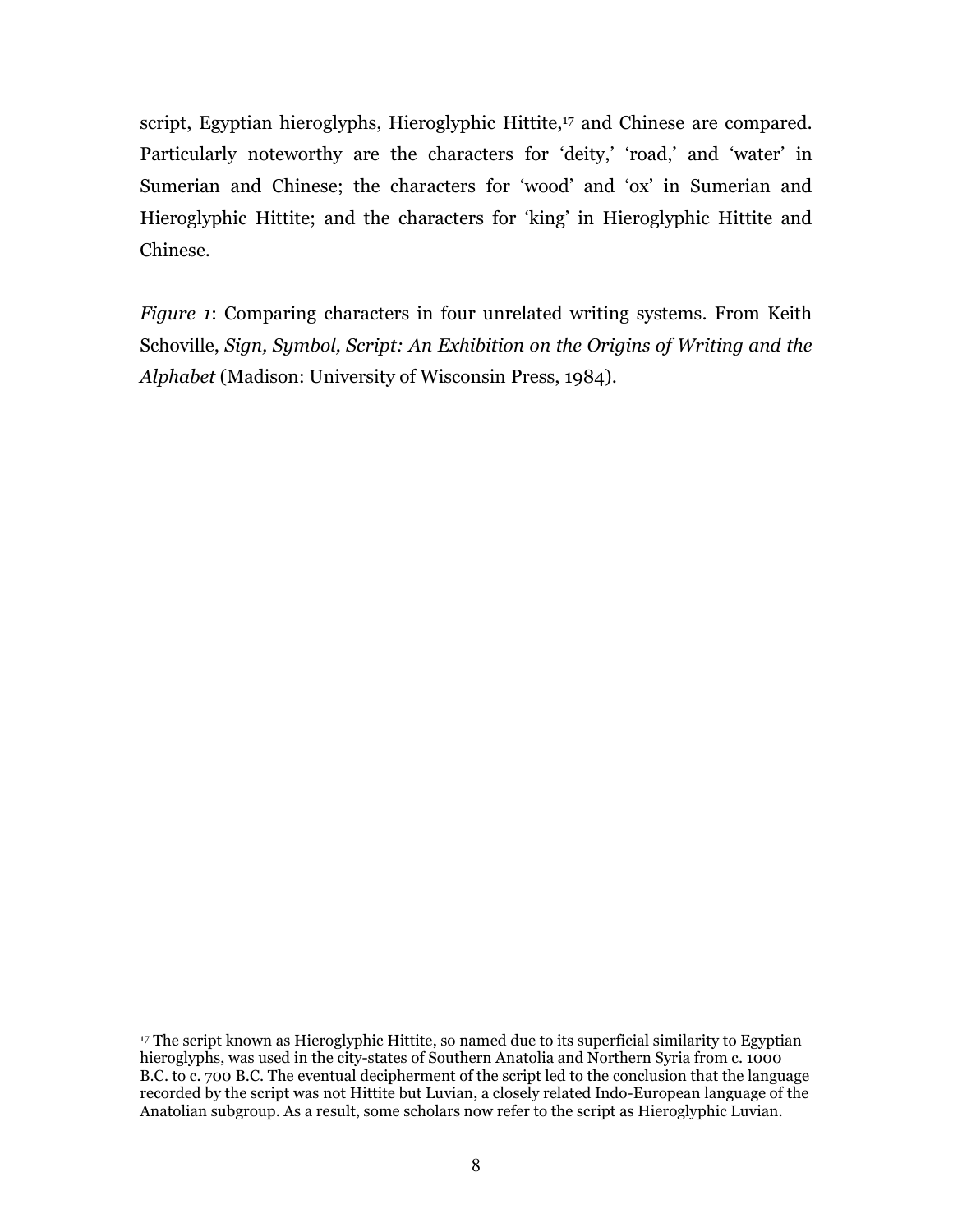

In comparing the structural forms of glyphs from early logographic scripts, some broad iconographic principles can be discerned. Most obvious are the numerals, 18 which are almost universally represented by the requisite number of

<sup>&</sup>lt;sup>18</sup> For obvious reasons, the inventors of most early scripts used a decimal numerical system. Exceptions include the Maya, who used a vegidecimal system (base 20), and the Babylonians, whose sexagesimal system (base 60) had some vestiges of a base 10 system within it.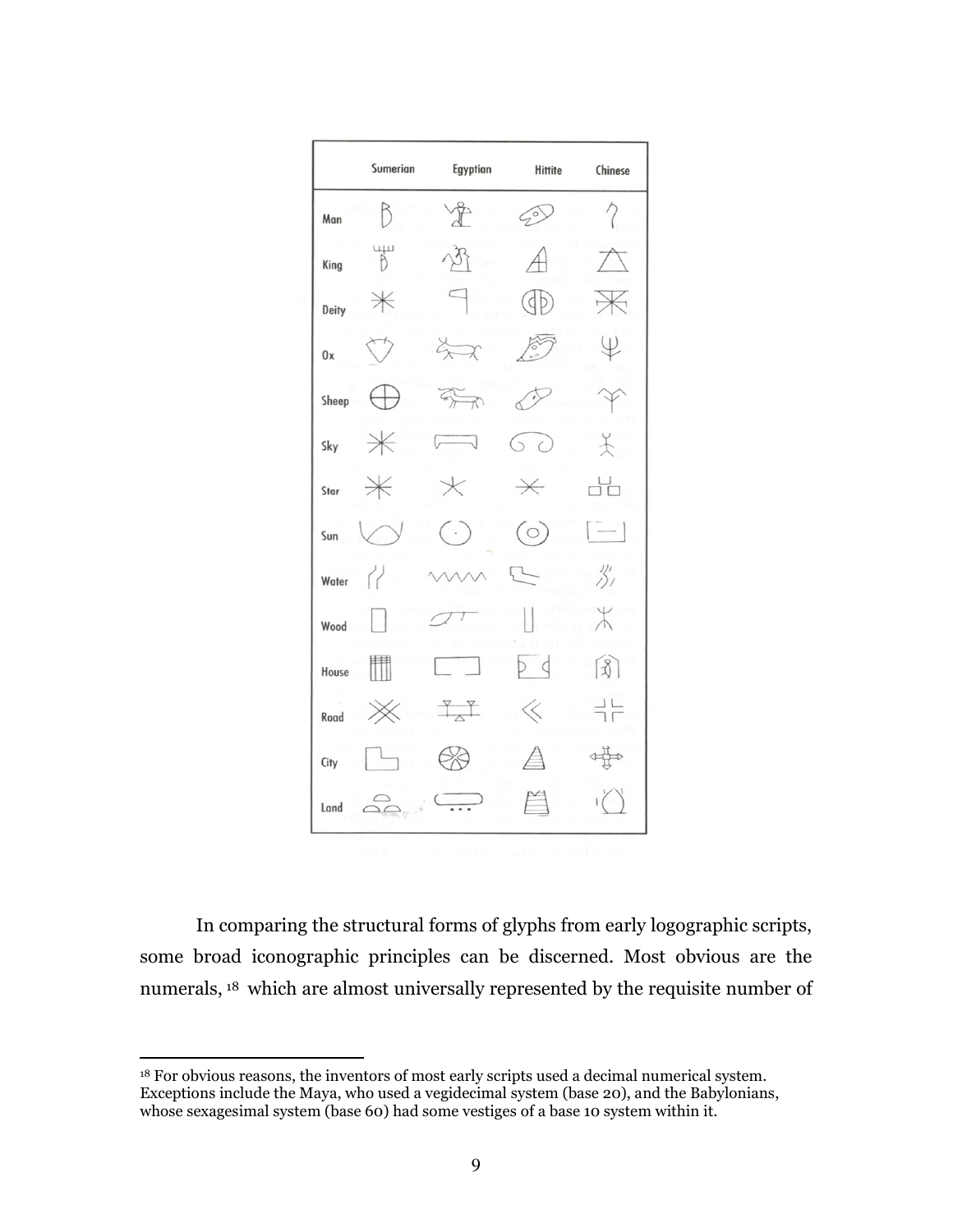hash marks or other simple geometric shapes, frequently up to the number ten.<sup>19</sup> In addition to similar systems of numeration, anthropomorphic and simple naturalistic symbolism is a prominent feature of most early scripts. Even a cursory inspection of Egyptian hieroglyphic inscriptions reveals the script's abundance of avian, serpentine, and anthropomorphic symbols. Moreover, the Easter Island script is replete with naturalistic features, described by Barthel as "identifiable icons from the environment and culture." Another example is the undeciphered Phaistos Disk, which contains a number of distinct anthropomorphic and naturalistic, particularly avian and floral, symbols.<sup>20</sup> Indeed, Coulmas' comparison of Sumerian cuneiform and Chinese characters, two independently developed and unrelated scripts, exemplifies this broadly applicable iconographic feature of early writing systems: "The only thing that can be said with confidence is that both systems had their origins in drawings of natural objects" (Coulmas 1989:94).

Beyond thematic similarities, the graphical forms of glyphs in the earliest logographic scripts are often characterized by a small yet distinct number of geometric patterns that are combined to form more complex characters. The earliest versions of both Sumerian cuneiform and the Proto-Elamite script primarily combine short lines and semicircles to create their sign inventories, whereas the Indus script relies more on circular and rectangular forms with complex combinatory schemes to form its set of characters. The earliest Egyptian hieroglyphs, such as those found on the pottery inscriptions of Ka and Aha, while employing some circular and semicircular shapes rely heavily on short linear marks combined at varying angles to create complex logograms. Finally, the rongorongo of Easter Island employ circular, semicircular, linear, and triangular

<sup>19</sup> For example, the Egyptian system of numeration represented numerals up to nine with the appropriate number of small vertical lines arranged side by side, whereas early Sumerian cuneiform used semicircular incisions in the same fashion. In contrast, the Chinese script uses horizontal lines arranged one above the other only up to the number three.

<sup>20</sup> The Phaistos Disk is a small clay disk unearthed in 1908 at the city of Phaistos in southern Crete. It is the only example of what is probably a syllabic or logosyllabic script, thought to date to about 1700 B.C. The Phaistos Disk is most interesting in that there are practically no variations between different copies of the same symbol, indicating that stamps were probably used to create its detailed signs.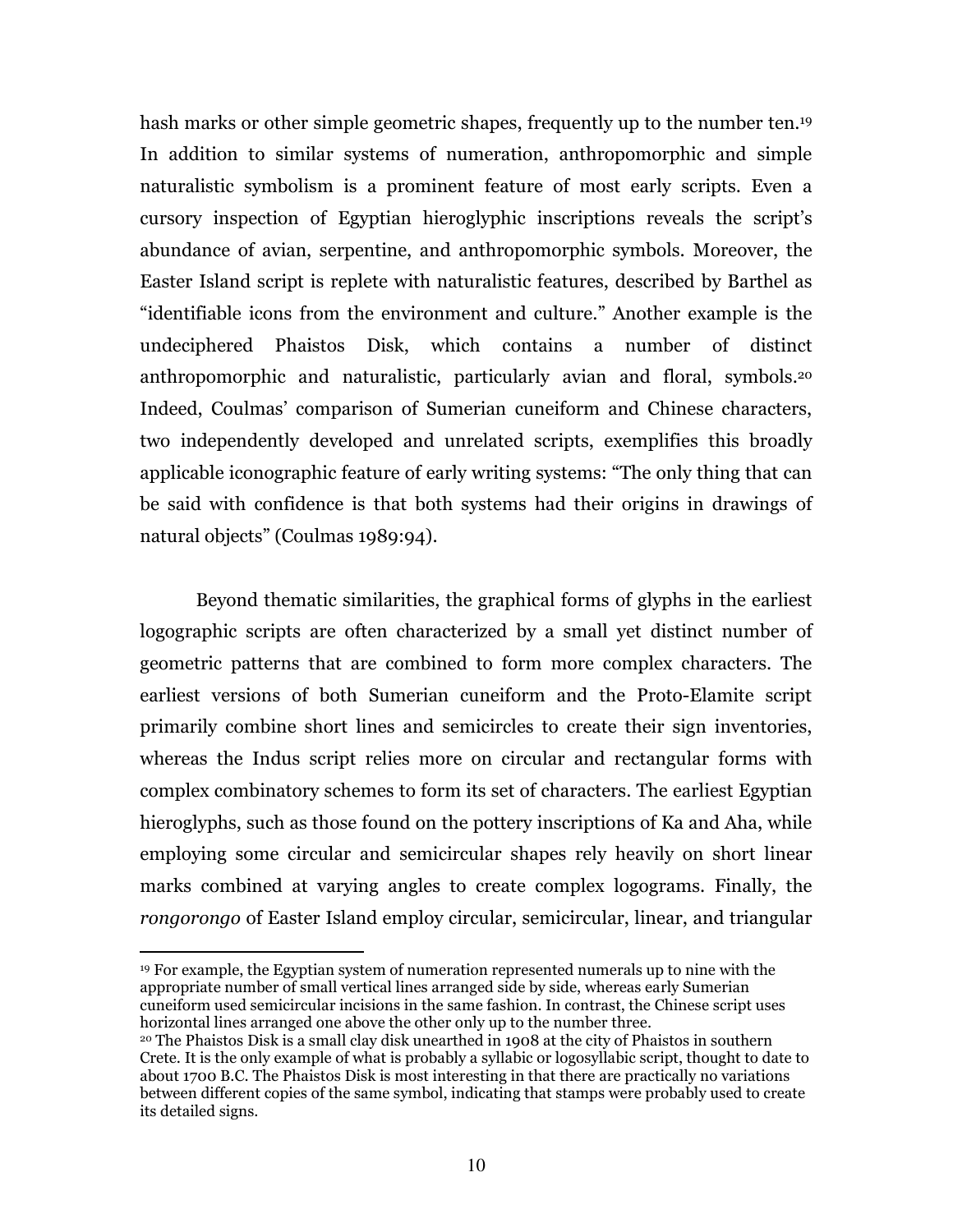forms with extremely complex ligatures and combinatory patterns to form some 120 basic elements and between 1500 and 2000 compound signs. Thus, although the earliest logographic writing systems differ in several key respects, 21 they nevertheless are united by a small number of iconographic principles: pictography, thematic symbolism, and what can be described as the 'finite internal geometric arrangement' of their signs.

I propose that these three common principles, and perhaps others, apply to all logographic writing systems so as to constrain the graphical forms of the glyphs of which the scripts are comprised, such that the number and type of possible fundamental forms exploited by characters of any script, while potentially quite large, is limited. That is to say that there are a finite number of symbolic forms that, based on these constraining principles, form an 'icon set' from which the creators of a writing system (subconsciously) select in constructing a graphical system of symbolic representation. Because all independently developed writing systems began as an arrangement of pictograms and then logograms, the possible forms of their glyphs were highly constrained by the principle of pictography; as a result, at the earliest stages of development, many scripts shared similar looking characters for analogous semantic referents. As these scripts developed varying degrees of phoneticism and relied less on pictography to impart meaning, the potential forms of their glyphs became less constrained and the scripts had access to a much greater share of the universal icon set from which to build their characters. As a result, over time the graphical forms of the characters of these early, independently developed scripts acquired greater variety, as each script gained increasing access to the universal icon set based on the varying degrees of fidelity that the creators of the script applied to each universal iconographic principle in its construction.

<sup>21</sup> The most obvious fundamental differences among the early logographic scripts are the number of characters contained in their sign inventories, the degree of phoneticism they employ, and the relative complexity in form and mechanics of arrangement of their signs.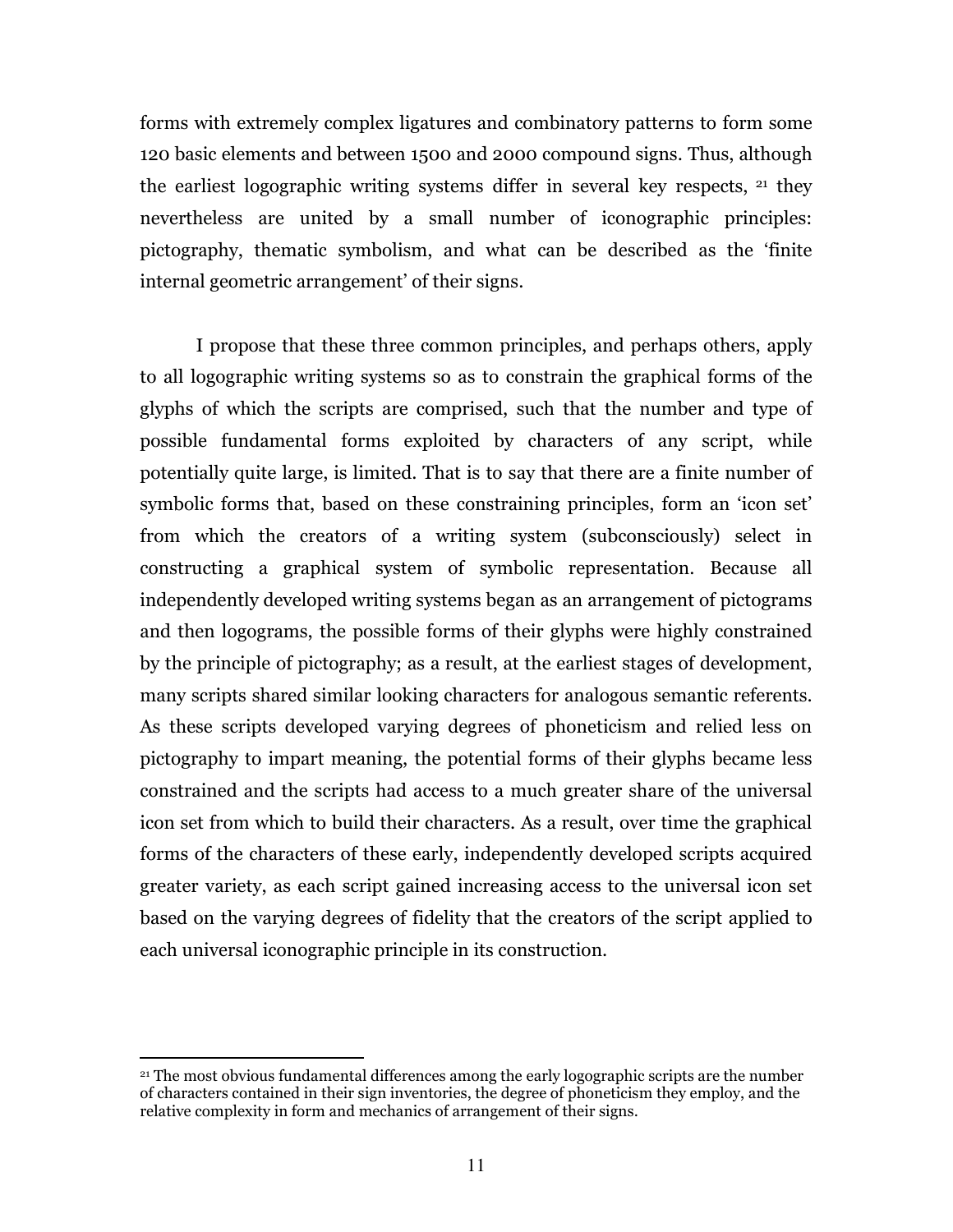## The Easter Island and Indus Valley scripts

In 1932, the Hungarian scholar Guillaume de Hevesy pointed out a number of similarities between the signs of the ancient Indus Valley script and the indigenous script of Easter Island.22 In fact, there is a striking resemblance between approximately fifty Indus and Easter Island signs. While this number may seem insignificant when one considers that the Indus Valley script comprises up to 500 signs and the Easter Island sign inventory numbers into the thousands, the external forms of the glyphs in question, many of which are complex, elaborated signs involving what appear to be ligatures or combinations of simpler symbols, are almost identical. That such similarity is attributable to mere coincidence seems improbable, as many of the similar signs appear to be unique to the two scripts. Five pairs of nearly identical signs from the Easter Island and Indus Valley scripts are exhibited in Figure 2.

 $22$  In the October 1932 edition of the British journal *Nature*, there appeared the following note: "M. Guillaume Hevesy, a Hungarian resident in Paris, has discovered that a number of the signs of the pre-historic Indian script on seals from Mohenjo-daro also appear in the script of Easter Island…It would now be interesting to hear whether there is any coincidence in the interpretation of the pre-historic Indian signs…and those suggested for the Easter Island script…The suggestion of a conexion [sic] between the two scripts is not the only attempt to find an affinity between Easter Island and this part of Asia."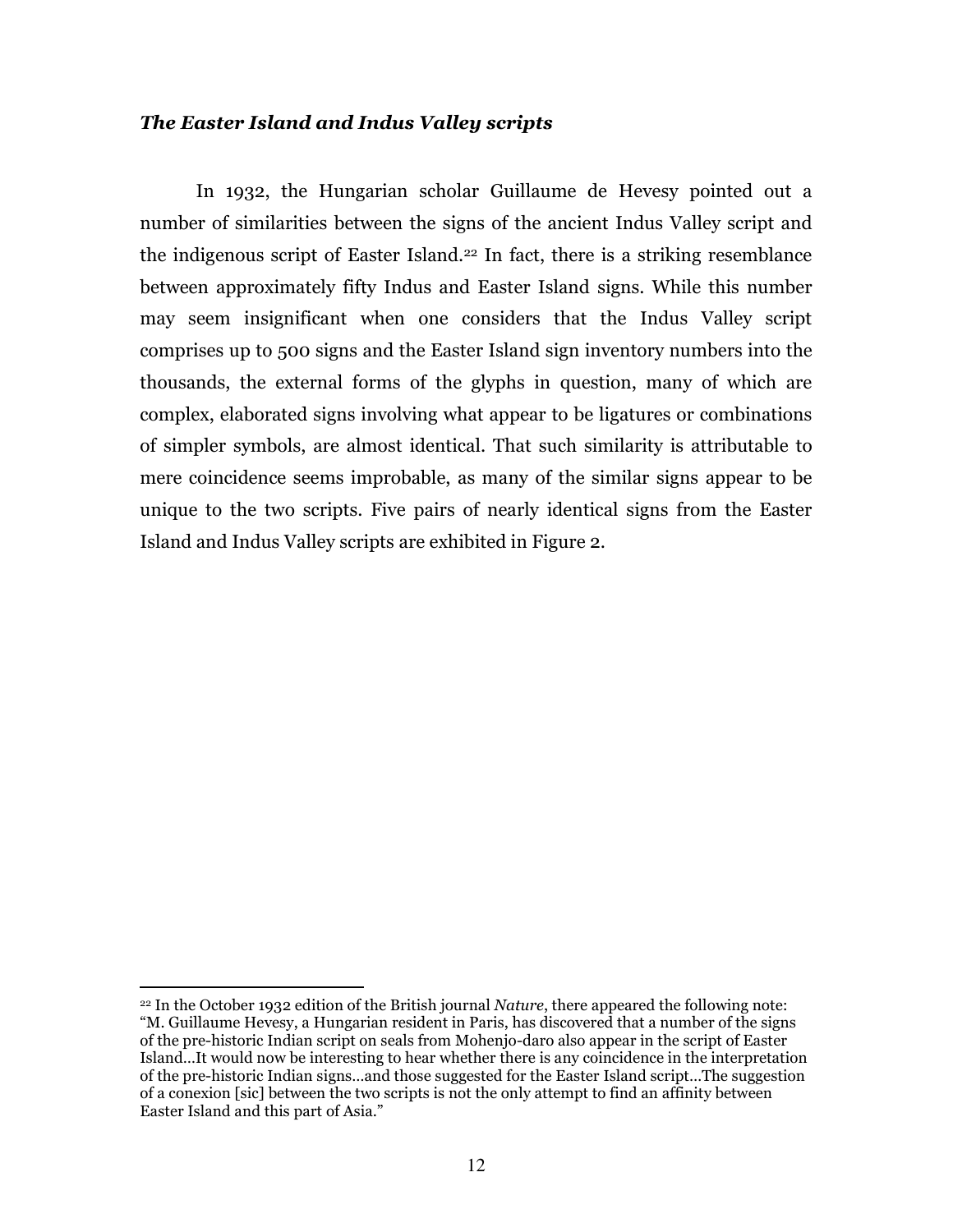Figure 2: Comparison of five similarly formed characters from the Indus Valley (left) and Easter Island (right) scripts. From Andrew Robinson, The Story of Writing (New York: Thames and Hudson, 1995).



Scholars have proposed a number of theories to account for the similarities observed among these signs in the two scripts. Hevesy hypothesized that the rongorongo of Easter Island originated in the Indus Valley civilization. Hevesy's publication initially was hailed as an important discovery with the implication that the Rapanui might have originated in that part of Asia. If true, Hevesy's 'Indus Valley hypothesis' would have explained the cultural advancements achieved by the Rapanui in the eighteenth and nineteenth centuries, a curiosity begging for explication in the early twentieth century European mind. 23 However, it is hardly conceivable that the Indus signs were

<sup>&</sup>lt;sup>23</sup> Particularly in need of explanation were the monolithic *moai*, to which Skinner referred as "the well-known statues of Easter Island" (Skinner 1932:323).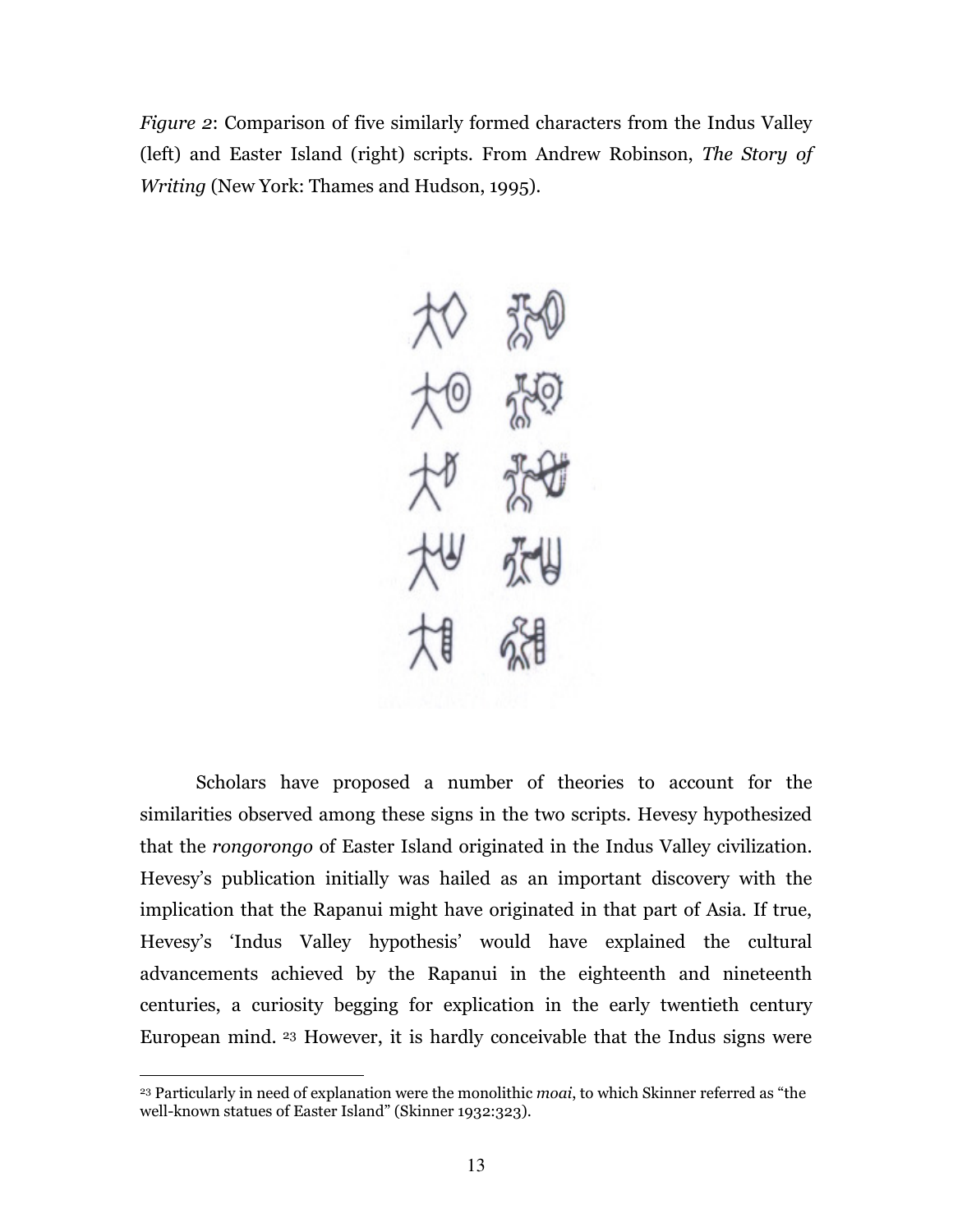transmitted across thousands of years and 13,000 miles of ocean to an isolated Pacific island. Moreover, no archaeological evidence whatever exists to corroborate the Indus Valley hypothesis.

Father Sebastian Englert, once regarded as the leading authority on the Easter Island script, argued correctly that "[s]pecialists today are inclined to the opinion that the similarities are not close or frequent enough to suggest any contact between these two cultures so separated by space and time" (Englert 1970:79). Unfortunately, Englert went on to suggest that the similarities between the two scripts are essentially a random phenomenon. <sup>24</sup> In critiquing Englert's views, Fischer has claimed that Englert actually believed Hevesy's discovery might be evidence of an indirect connection between the inhabitants of the Indus Valley and the Rapanui, or that the Polynesians learned writing from a South Asian people.25 Fischer himself has adopted the pragmatistic position that realities of time and distance render the Indus Valley hypothesis untenable.

A general comparison of the two writing systems and their cultural contexts yields few clues that might explain the similarities between the Indus Valley and Easter Island scripts. On the one hand, both scripts make extensive use of pictography and ligatures in the external forms of their characters. Moreover, the number of basic signs in each script is around 100 (Richter-Ushanas 2002: 2). It has also been suggested that both scripts were used primarily for liturgical or otherwise ritualistic purposes.26 However, there are also great differences between the two writing systems. Whereas the Indus

<sup>24</sup> However, Englert vaguely hinted at some underlying principle of cultural universality, positing that the similarities between the two scripts are more likely to be of "the sort… that often exist between objects of independent origin in cultures which have no historical relationships" (Englert 1970:79).

<sup>25</sup> It should be pointed out that Fischer has demonstrated a strong bias against Englert's opinions, characterizing the German cleric as an "unqualified amateur who based all his conclusions on recent Rapanui oral traditions" (Fischer 1997:183).

<sup>&</sup>lt;sup>26</sup> Fischer believes that the *rongorongo* were recited publicly on special occasions and are believed to have served the ritualistic function of declaring lineage for both supernatural and mundane lines of decent. Because the motifs on the Harappan seals often appear to have a mythological or religious character, the Indus script may have served a similar purpose (Richter-Ushanas 2002:2).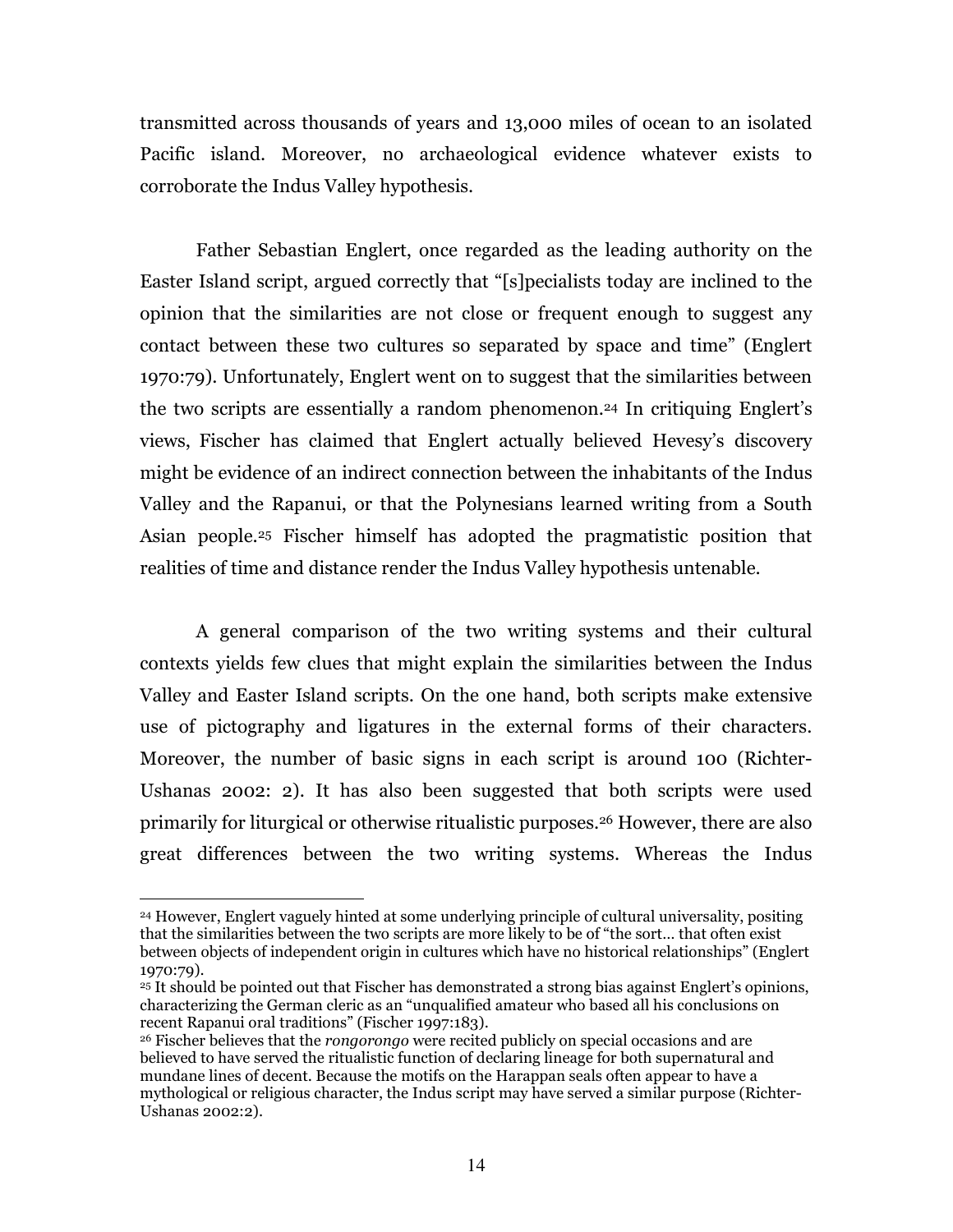inscriptions are found mainly on small steatite seals bearing on average five glyphs, the rongorongo of Easter Island were carved into wooden objects in long lines of between forty and eighty characters.<sup>27</sup> Based on the number of characters found in each writing system, it can be surmised that the Indus script was likely a logosyllabic script, similar to Sumerian cuneiform. In contrast, the Easter Island script was probably a predominantly logographic system with some degree of phoneticism, akin to ancient Egyptian hieroglyphs at an early stage of development (Robinson 1995:155). In addition, the language expressed by the rongorongo is known to be Rapanui, a Polynesian language native to Easter Island, whereas the Indus script in all likelihood was used to write either an early form of Dravidian,28 perhaps something close to Proto-Dravidian, or an Indic tongue.29 Moreover, the Indus script was used by many thousands of people living in the large towns of the Harappan civilization, an advanced urban society with extensive relations over land and sea with other cultures. In contrast, the rongorongo script of Easter Island was used by a select scribal group in a small, extremely isolated tribal society.

It is apparent that neither the internal structure and patterns of usage of the two scripts, nor the cultural contexts in which they are encountered can explain the similarities among the fifty or so characters shared by both writing systems. Furthermore, practical constraints eliminate any possibility of contact between the two cultures or with a mutually encountered outside civilization. Hevesy's Indus Valley hypothesis, in addition to being wholly unsupported by the archaeological record, is similarly implausible. Lastly, accepting as an explanation that the similarities between the two scripts are of the sort that "often exist between objects of independent origin in cultures which have no

<sup>27</sup> Parpola, however, believes that the Harappans used the palm leaf as their normal writing material. (Parpola 1994:54). As this is a perishable medium, it is not surprising that no artifacts of this type have been found.

 $28$  Fischer is a proponent of this view (Fischer 2001: 63).

<sup>29</sup> That is, a member of the Indic branch of the Indo-Iranian subgroup of the Indo-European language family, whose modern members include such languages as Hindi, Punjabi, Gujarati, Bengali, and Singhalese.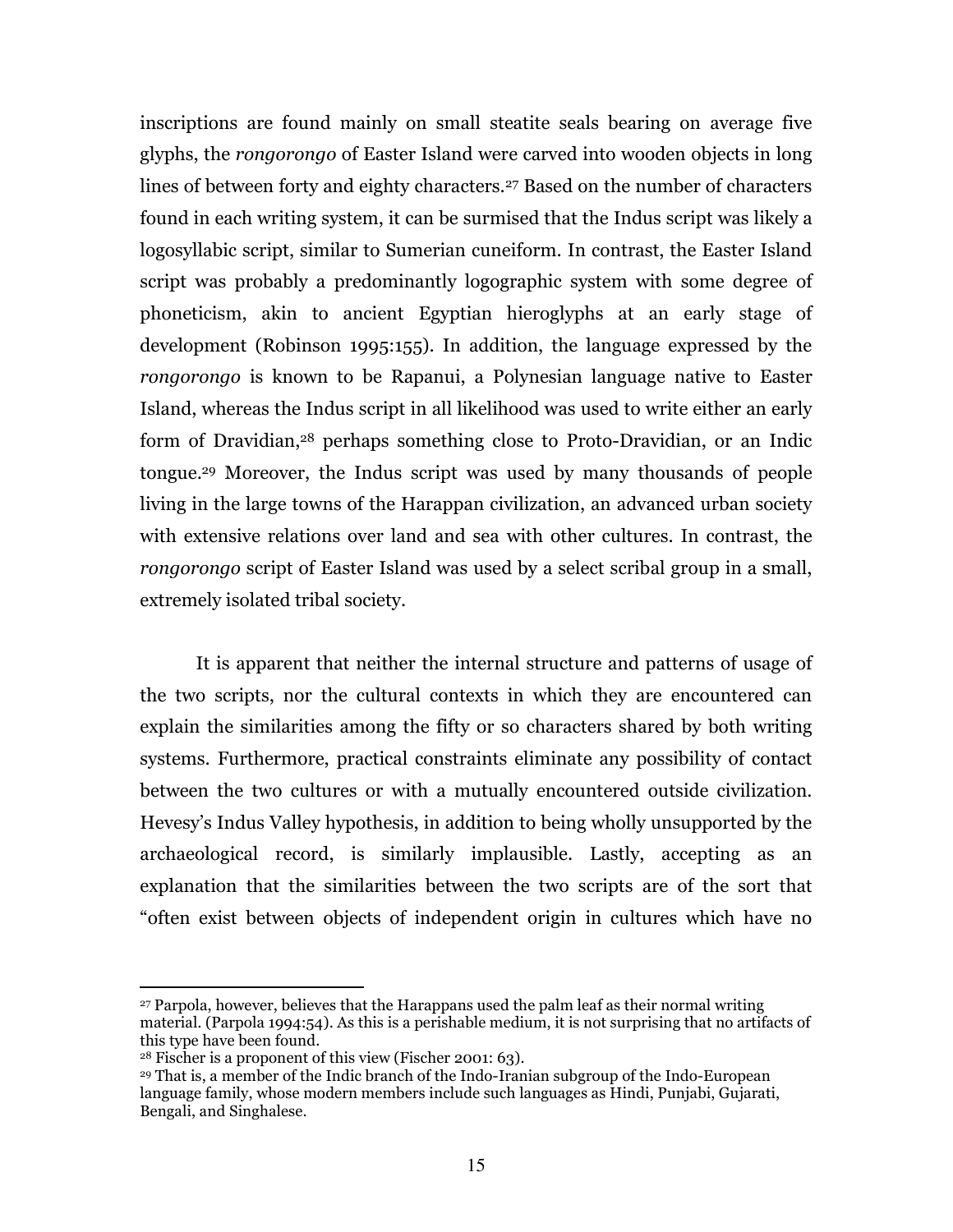historical relationships" without further elaboration, or that mere coincidence is to blame, is as unsatisfying as it is inadequate.

## Universal iconography and the icon set as an explanation

A novel account for the similarities between the Indus Valley and Easter Island scripts is that the creators of each writing system, in applying various degrees of constraint to each iconographic principle as the scripts developed, selected from the universal icon set a small number of similar forms, which may or may not represent analogous semantic referents. Because the rongorongo of Easter Island still maintained a high degree of logography in a writing system with up to 2000 characters, that the two independently developed, unrelated scripts would share a small number of nearly identical glyphs is not surprising. On the other hand, had the rongorongo developed a higher degree of phoneticism at an early stage in its development, the number of symbols in its character inventory in all likelihood would have been reduced to several hundred glyphs at most. If such a development actually had occurred, the probability of the two scripts sharing up to fifty similarly formed characters would have been sharply reduced.<sup>30</sup>

The theory of university iconography in writing systems provides a theoretical framework in which to analyze the problems presented by the Indus Valley and Easter Island scripts. Although the fifty or so characters shared by the two writing systems may be the product of some degree of randomness, at least in terms of the particular forms selected from the universal icon set by the creators of each script, that a few dozen signs appear in the scripts of both the Indus Valley and Easter Island is not coincidence, which implies accidental correspondence with no causal factor. Because both the Easter Island and Indus

<sup>&</sup>lt;sup>30</sup> As the number of distinct characters from which any writing system may select is necessarily limited, it should be obvious that in comparing two unrelated scripts, the probability that the two scripts will share identical or nearly identical characters is proportional to the number of glyphs contained in each script's character inventory. This is particularly true of scripts that employ a significant degree of pictography.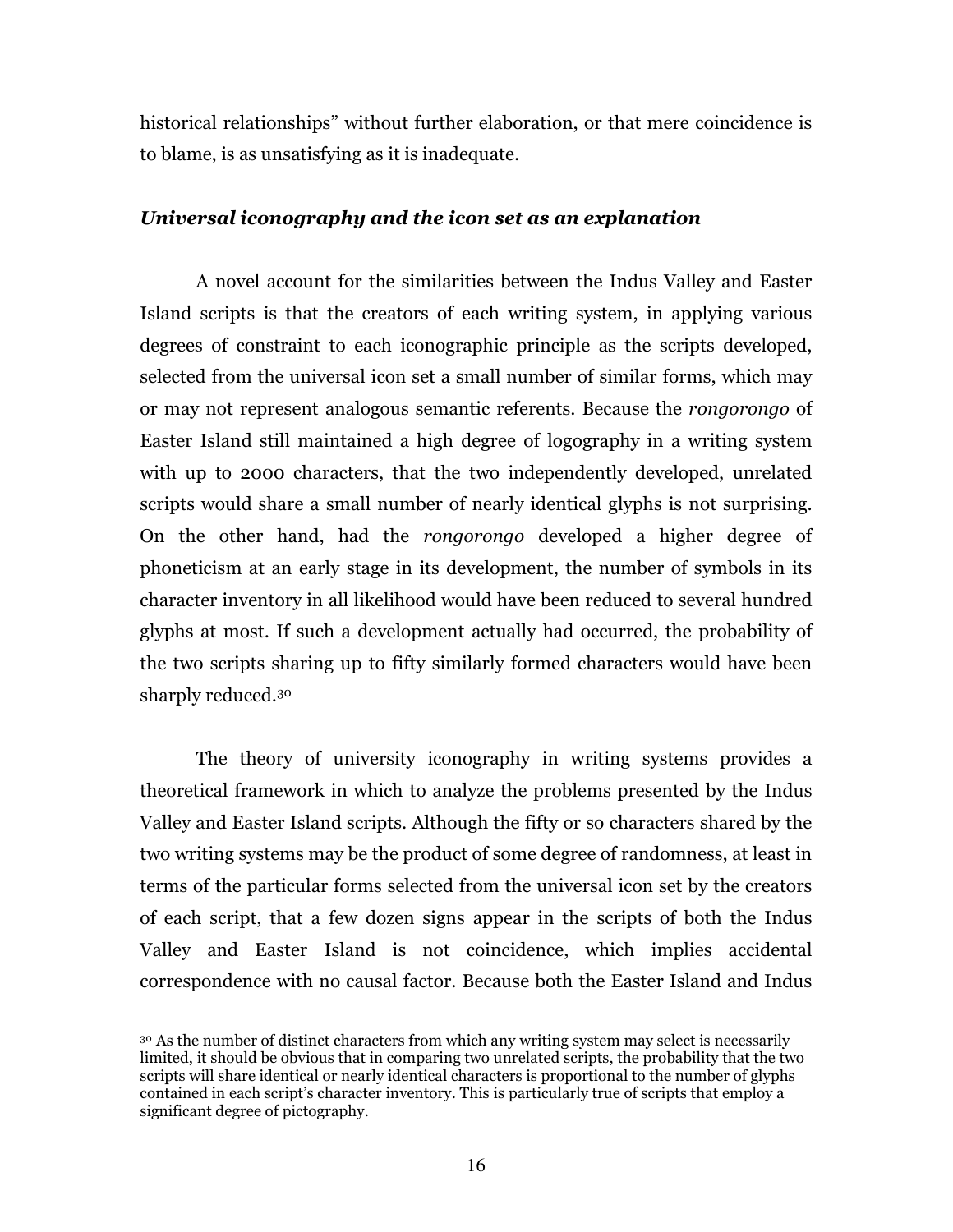Valley scripts make at least moderate use of the principle of pictography, the variety of forms exhibited by the symbols in their character inventories is heavily constrained. As a result of this and other factors constraining the graphical forms of the characters that compose the two scripts,31 between forty and fifty similarly formed glyphs appear in both writing systems. When one considers that the Indus script is comprised of some 500 characters and that the rongorongo of Easter Island number into the thousands, and that the formation of their characters follows a discrete number of definable principles, that the two scripts have in common a few dozen characters is not remarkable.

<sup>&</sup>lt;sup>31</sup> Viz., the principles of thematic symbolism and 'finite internal geometric arrangement,' and perhaps others.